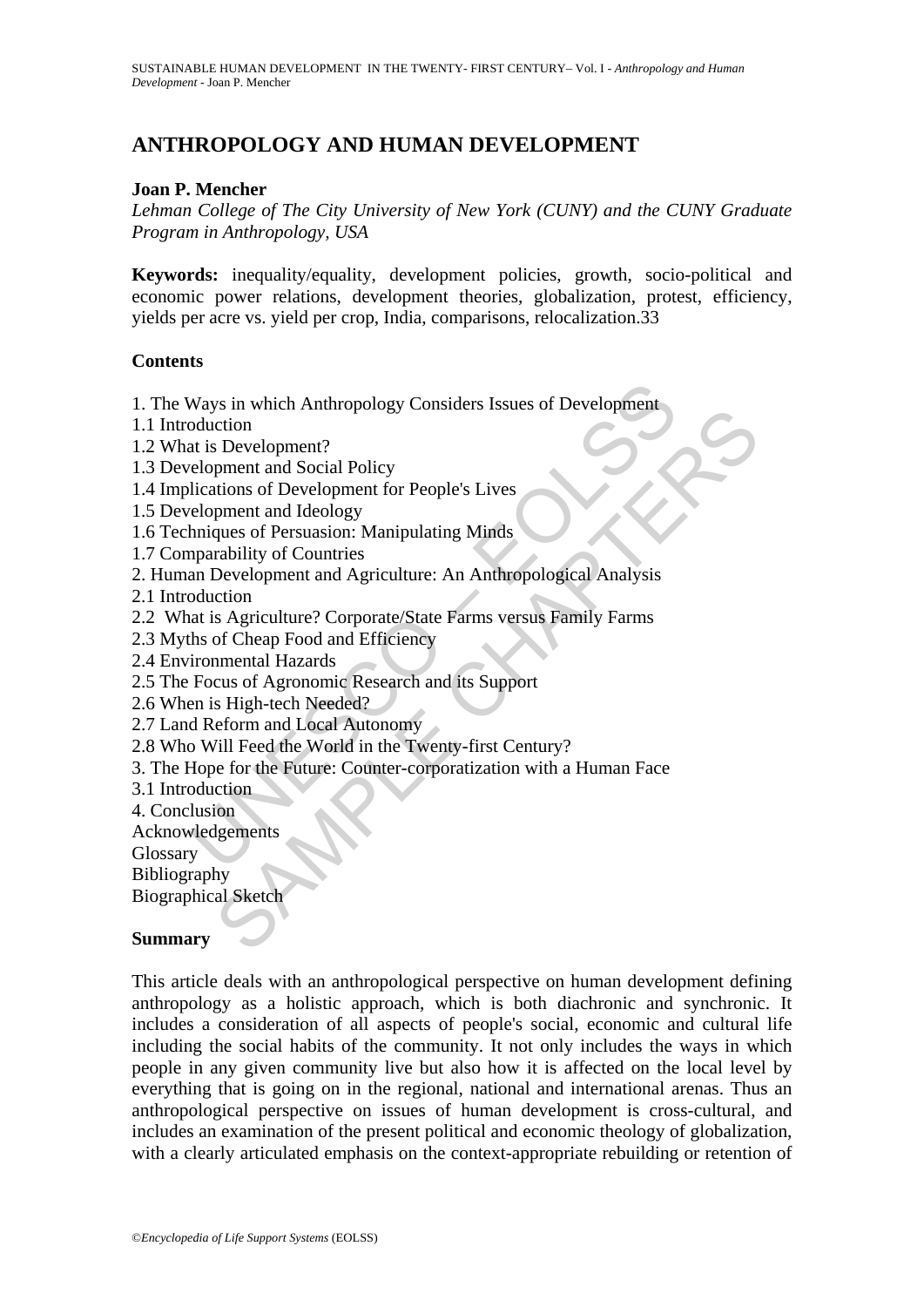local economies, with a view toward the protection of the environment, the preservation of cultural diversity, and the empowerment of local communities and their members. Anthropologists are aware of the wealth of human societies, and their diverse ways of empowering people and providing for their basic needs, including a sense of community. While all human beings have certain basic needs, including clean air and clean water, meaningful work and a decent living standard, great inequalities exist both within and between nation states. Thus an anthropologist would ask of any proposed development program whether it will decrease inequality and provide more of what is needed for the whole population, or less.

I. The autocause of corporate grootancation propose to solve the use of GMO seeds and corporate control of land and water. E<br>er is much more a matter of unequal distribution than of supply<br>gued that the world can produce is much more a matter of unequal distribution than of supply. In fact, it d that the world can produce more than enough to feed its population in but having food in warehouses is not enough. The corporate model curre we d Projected increases in world population imply a need for more food than is currently produced. The advocates of corporate globalization propose to solve this problem through the use of GMO seeds and corporate control of land and water. But the problem of hunger is much more a matter of unequal distribution than of supply. In fact, it has been argued that the world can produce more than enough to feed its population in the year 2020, but having food in warehouses is not enough. The corporate model currently being followed addresses none of the issues of inequality, including the dispossession of farmers, the lack of meaningful employment for large numbers of people, and the general disempowering of the vast majority of people, both urban and rural, in the third world and the "developed" world. Acceptance of this model by economists, governments and corporations is supported by a belief that the change to corporate agriculture is inevitable and unstoppable, whereas this trend has clearly arisen through explicit governmental decisions, which favor large agricultural holdings. The application of this model has already led, both in "developed" and "developing" countries, to severe environmental damage and the destruction of local communities. However, in the early years of the first decade of the  $21<sup>st</sup>$  century, more and more people world-wide are focusing on buying locally produced food, and movements such as the "slow food movement" which started in Italy are growing in importance as the issue of "food miles" and more attention is being paid to the related increases in CO2 and global warming.

Because most anthropologists work with local communities of different sizes worldwide, our perspective includes hard data from the field which show that the belief in growth at all costs and the automatic acceptance of "efficiencies of scale" are not only illusory, but also hide many of the environmental and social costs of these policies. From this perspective, more attention needs to be paid to issues of local autonomy, social capital, and relocalization. Policy decisions which affect the quality of life for most people in any given community or area need to be given the highest priority. For true human development, agricultural production needs to focus more on local food requirements than on trade. As opposed to focusing on international competition with its emphasis on keeping all costs as low as possible, especially labor costs, most anthropologists would advocate a more holistic approach to the needs of society. We would see the role of governments as controlling, rather than abetting, the multinational corporations' control over the world food system, and ensuring the security of localized farming, as well as providing protective mechanisms in other domains of life such as education, health care, and even industrial production. An anthropological perspective on development would encourage a sustainable people-oriented approach to all these aspects of life, while accepting considerable variation from one area to another.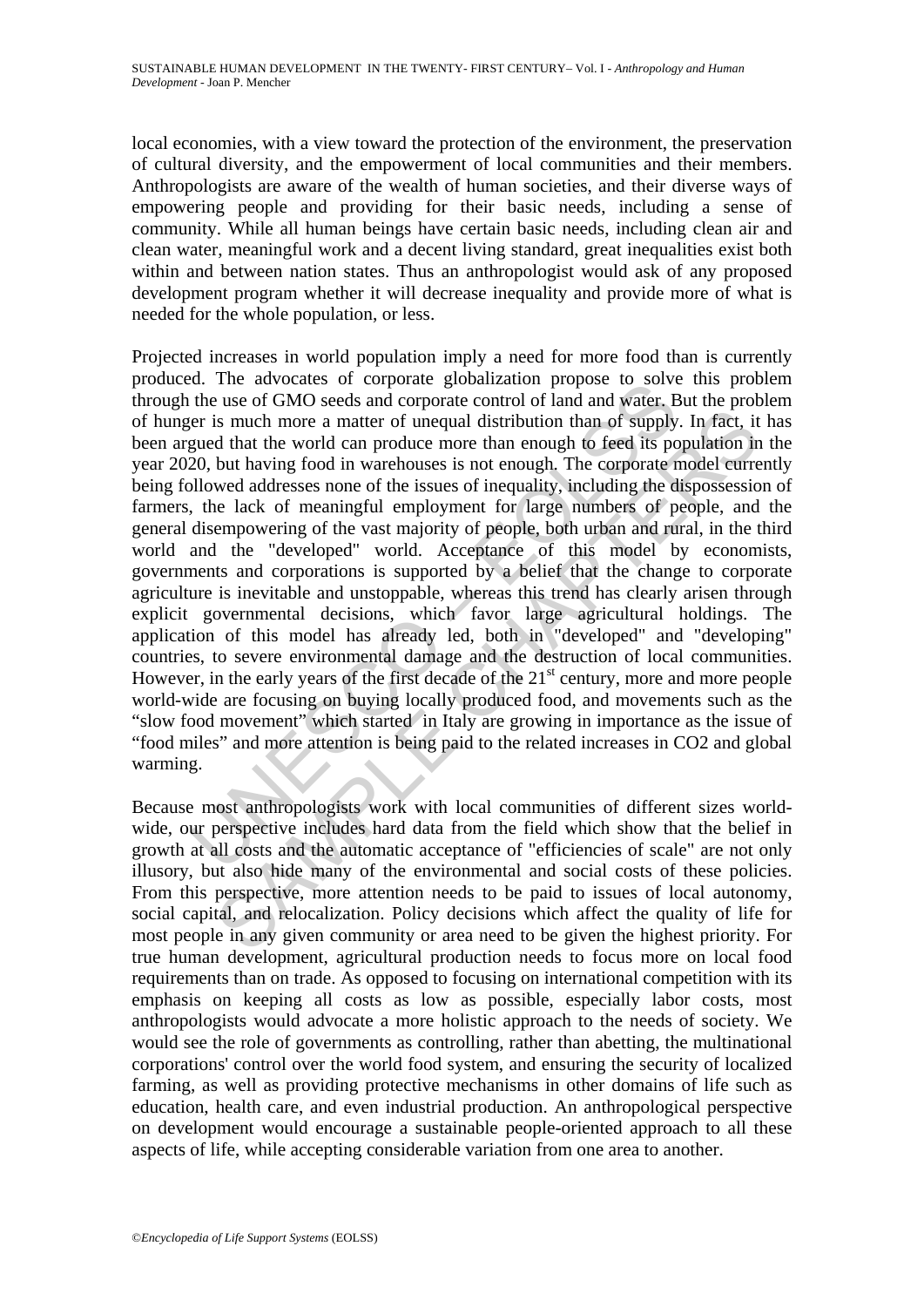## **1. The Ways in which Anthropology Considers Issues of Development**

#### **1.1 Introduction**

This article deals with an anthropological perspective on human development defining anthropology as a holistic approach, which is both diachronic and synchronic. It includes a consideration of all aspects of people's social, economic and cultural life including the social habits of the community. It not only includes the ways in which people in any given community live but also how it is affected on the local level by everything that is going on in the regional, national and international arenas. It also recognizes the complex interrelationships that exist between different aspects of people's lives. Anthropologists are aware of the wealth of human societies, and of the importance of their cultural diversity and bio-diversity, their diverse ways of empowering people through a sense of community. Like others, anthropologists are aware that in many countries levels of health care, nutrition, and children's education are low today. And certainly most anthropologists would agree that it is desirable to raise these levels. However, the causes of these low levels also need to be examined. How much is the direct result of earlier colonial experiences, of warfare (often fostered, though not caused exclusively, by the West)?

#### **1.2 What is Development?**

Exame Complex micrleantionsings und exist between unrelevant<br>is lives. Anthropologists are aware of the wealth of human societies<br>ince of their cultural diversity and bio-diversity, their diversity<br>ering people through a s of their cultural diversity and bio-diversity, their diverse ways<br>g people through a sense of community. Like others, anthropologists<br>in many countries levels of health care, nutrition, and children's education<br>And certain Certainly most anthropologists would agree that if "development" leads to a homogenized world where western cultural values and ways of life prevail for all societies, this would be regarded as disempowering for at least some of the participants. Often the solutions most suitable to the local people would involve greater government investment, rather than the downsizing or privatizing often proposed by western development experts. Indeed, in countries such as India the extent to which some poor people, often from low or untouchable castes, have managed to obtain an education, better health care etc., is closely related to the role of government in providing these. Without major government intervention, on both national and state levels, the poor and the low-ranking would never get much of a chance. The role of government in protecting the poor is discussed in more detail below.

'Development' is a deceptive term because it has been used as a catchall for many different viewpoints. It refers to a number of very diverse processes, mostly ones that move a society in the direction of American or western European societies. Some anthropologists might even say that we should scrap the word because of its concealed western bias. In recent years, the term has taken on new and varied meanings, as is clearly seen in the various debates about the environment.

In this article the word 'development' is used to refer to the classical notion of economic and social development with a focus on human needs and human capital. It is often thus defined as the process of change whose goal is to increase the wealth of a community or a nation by raising incomes [defined in terms of their GDP] , increasing access to services, reducing unemployment, and expanding human capital -- another often ambiguous term. It has been defined as a process of directed change, whose direction is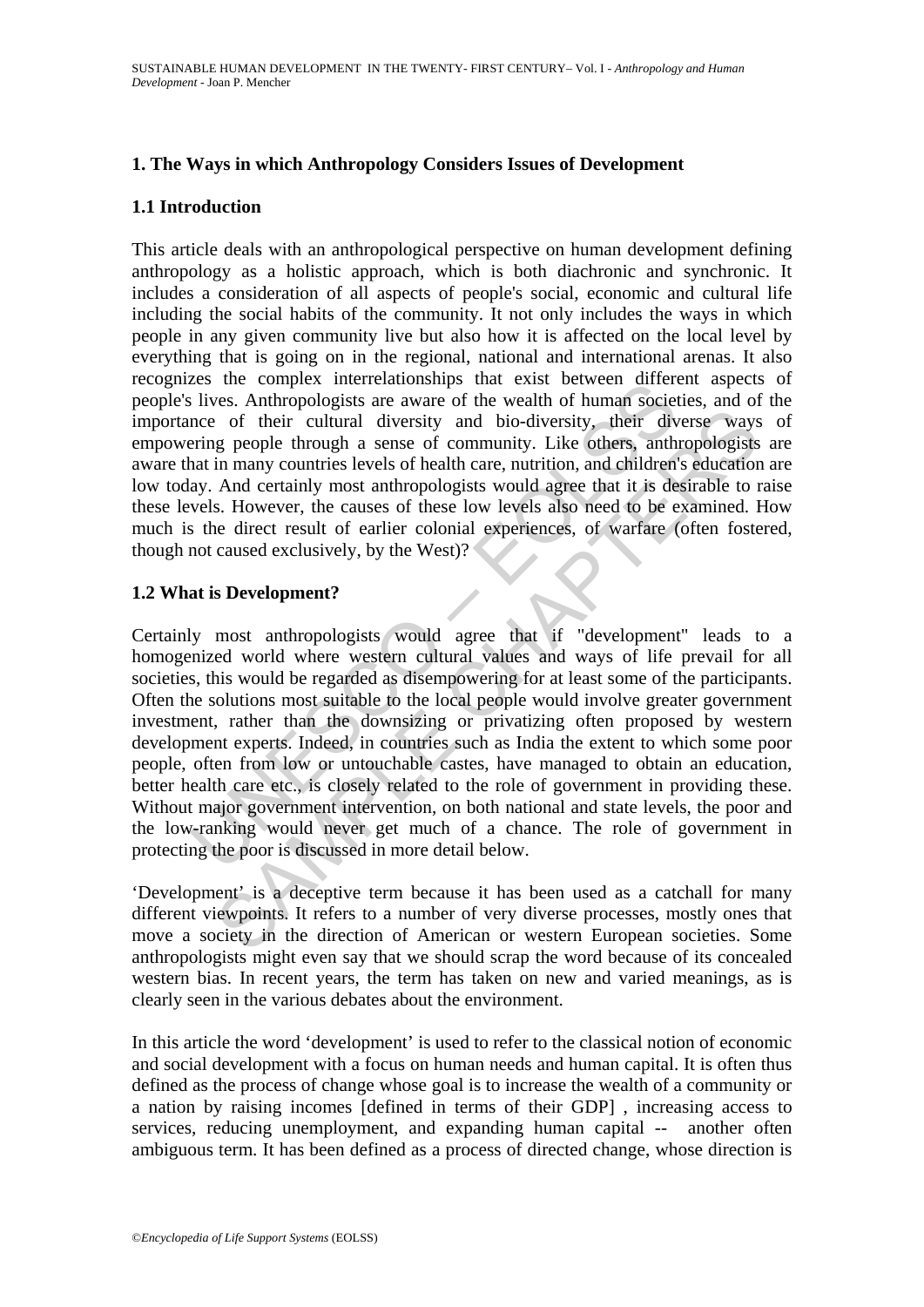set by international agencies and the West.

At its best, development is defined as "sustainable", meaning that the changes being proposed are believed to be ones that will be self-perpetuating and ecologically sound. On the other hand, in most uses the word reflects a western view of the world as propagated by the very clever mass media of the West. Though few would say it outright, it usually means a direction of change, which leads to the opening of new markets for western consumer goods, and consumerism replacing traditional culture. Is not human development the same as social development? This question has been raised by a number of feminists as well as women's groups in India. They note that while human development among India's tribal population, as judged by the usual indicators, is the lowest in India, this is the only identifiable group in India where the juvenile sex ratio is influenced only by biology rather than social or behavioral norms. The sex ratios for the rest of India show a preponderance of males for all age groups, reflecting neglect of female health, foeticide, and selective abortion. Some Indian feminists ask a very important question: should not social or human development also include a larger context of collective ethics and responsibility for society as a whole? Are economic indicators the only acceptable indicators of "development"?

It is equally important to unpack the terms 'globalization' and 'corporatization'. 'Globalization' is used here in the way it is used by most economists as well as those involved with development in a wide range of capacities. It is not always easy to differentiate it from corporatization except to note that they are referring to a global arena, not a local one.

## **1.3 Development and Social Policy**

worst in mind, uns is ure unity utentinate group in mind which<br>influenced only by biology rather than social or behavioral norms<br>rest of India show a preponderance of males for all age groups, relie<br>health, foeticide, and of India show a preponderance of males for all age groups, reflecting neg<br>health, foeticide, and selective abortion. Some Indian feminists ask a<br>postestion: should not social or human development also include a la<br>question Social policy, including concern for human development, is changing rapidly at the beginning of the 2lst century. Indeed, at an exponentially increasing pace, the countries of the world, and even their most isolated peoples, have been tied into the global economy. This has been accomplished by the increase in control of third-world nations by countries of the West (and even Japan). Now that these countries have largely abandoned direct colonization, today they control indirectly through economic means. No longer is human development shaped by the local community alone; today it is also shaped by international, national, or local elites as well as agencies such as the World Bank, the various regional Banks, the International Monetary Fund, the various trade agreements such as the World Trade Organization and the agreements under it such as GATT and more regional ones such as NAFTA, the European Union, and large multinational corporations such as Monsanto and Cargill.

The interrelated dimensions of the globalization processes as they affect human development are experienced differently by varying segments of the world's population. Yet, as noted in a 1997 UNDP paper, internationally and nationally, the world economy of the mid 1990s, points to persistent poverty and widening inequalities. The report goes on to note that perhaps at no time since the 1930s has the need for concerted international action to regulate global economic forces been so obvious, but at no time since then has the vision of political leaders (and by implication of their economic advisors) been as myopic as it is now. One of the main concerns of the founding fathers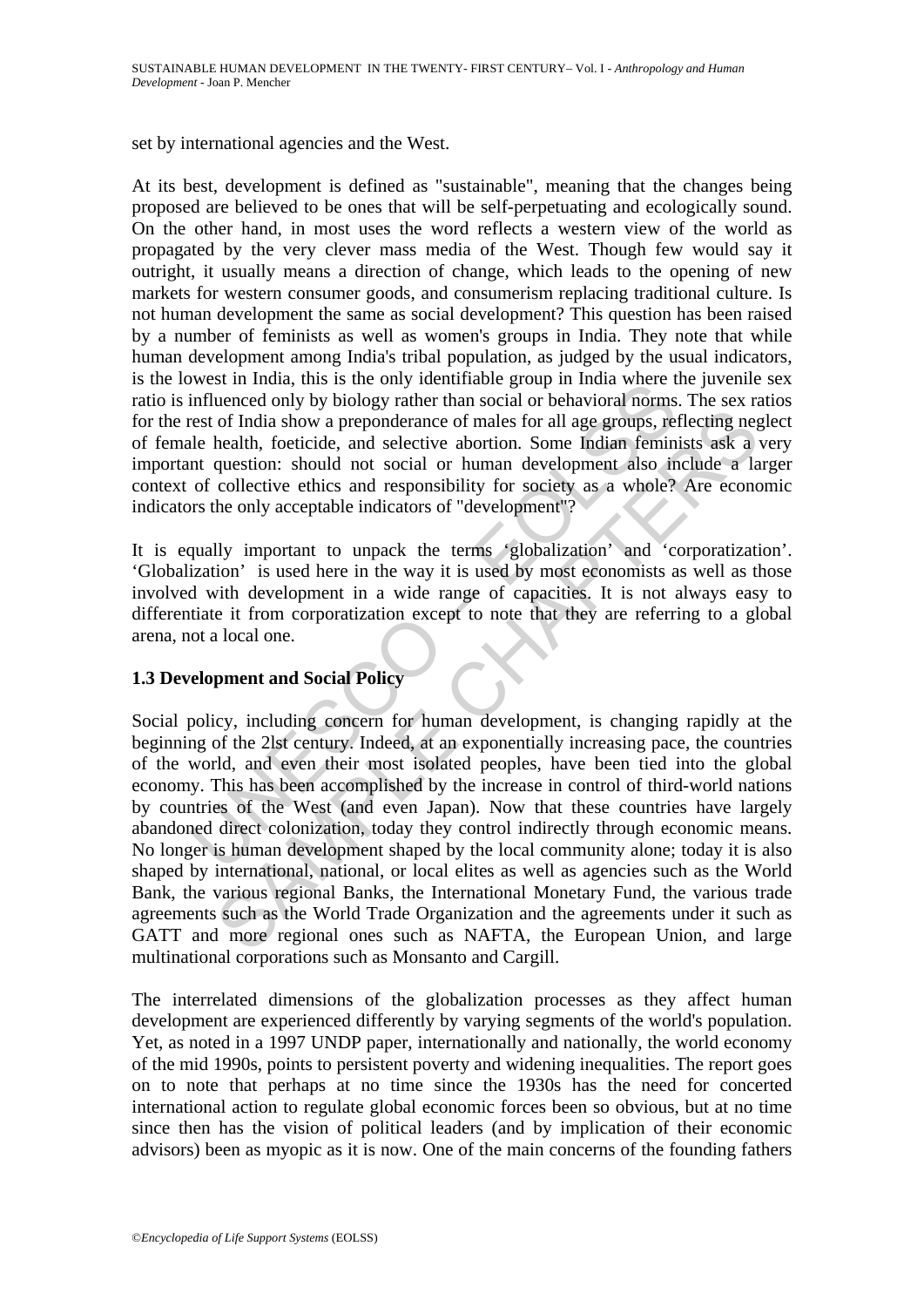of the Bretton Woods system was to avoid a return to the unfettered capital movements, which caused such havoc between WWI and WWII. Today, most government leaders and free-market economists appear to believe that no government can pursue full employment and protect all of its citizens' basic social and economic rights, and that therefore these must be abandoned in the name of growth. The large variation in the productive and reproductive activities in particular national contexts, combined with the intersections of structures of inequality such as race, class, caste, ethnicity and gender', act to create radically different social, economic, political, cultural and experiential realities for different segments of the world's population.

## **1.4 Implications of Development for People's Lives**

Certainly all human beings require that certain basic needs be met. These include:

- clean breathable air;
- Enough water to meet a range of functions, including drinking, bathing, irrigation, cleaning dwellings, utensils, etc.
- a nutritious diet based on human needs (vitamins, proteins, carbohydrates, and micro- nutrients) in forms that are culturally appropriate;
- adequate clothing appropriate to the climate and the social milieu;
- shelter commensurate with cultural expectations, the physical environment, and the political conditions;
- meaningful work, which provides a role and status in society;
- equal access to "modern'" as well as "traditional'" health care and the possibility of choice;
- the right to freedom of expression, limited only by the need to avoid harm to others;
- The right for each sub-sector of the population to mortality and morbidity indices that are not grossly different from those of the wealthy.

**Solution** Internal Solution and Solution and Solution and Solution and Solution and Solution and Solution (Figure 100 and minimisation, cleaning dwellings, utensils, etc.<br> **Enough water to meet a range of functions, inclu** clean breakthable air;<br>
Enough water to meet a range of functions, including drinking, bath<br>
irrigation, cleaning dwellings, utensils, etc.<br>
an untritious diet based on human needs (vitamins, proteins, carbohydra<br>
and micr Traditional societies normally provided for people's sense of who and what they were, and sustained viable communities, which provided a framework for people's lives. They answered questions such as -- Who am I? What is my purpose in life? To whom do I matter, apart from my immediate family or close kin? They gave people a sense of *communitas.* And people continue to need these in order to have a sense of well-being. Looking at any development program, the question to ask is: if people have all of this, as well as a decent standard of living, will the planned development give them more (or perhaps a more reliable version) of what they need, or less? Anthropological perspectives on Human Development start from a different place than many other approaches. They tend to start with the questions: What is meant by development in a particular context? What is being developed? For whom?

There is a story going around in anthropological circles told in a variety of ways about a development agent talking to a Central American peasant farmer, telling him he could grow more than three times as much as he was growing, and discussed how this would benefit him and his family. The farmer asked: "Why should I bother to grow more? We have more than enough to eat. Our requirements are mostly met by the money I earn two months in the year when I descend to the plains to work for some company. I do not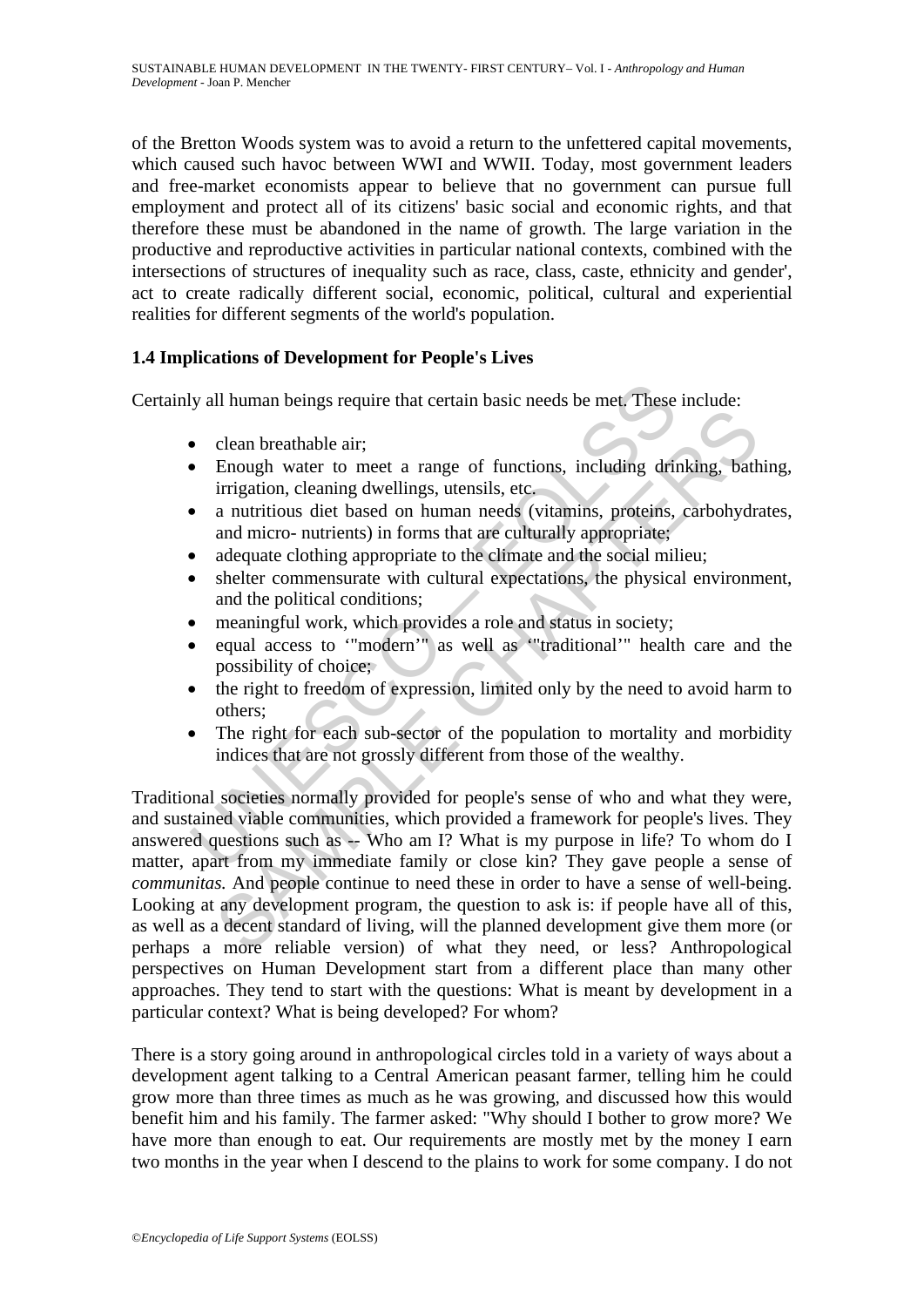like that work, but for 10 months of the year my work is not too heavy, and I can enjoy all of the festivals and the comfort of my home". The development officer tried hard to explain that if he worked very hard all the time on his own land, and made use of the innovations he was trying to spread, the man would be able to save a considerable amount of money for a rainy day. The farmer answered, "But in bad times such as when the rains fail, I can always go and work more for that company, and anyhow who knows when that will be? Meanwhile I can enjoy life. Why should I work so hard and spend a lot of time and energy to grow more?" The development officer again spoke about saving money. "For what?" "So that you can retire and live comfortably and not work so hard". The point was not lost on the farmer, who thought that was exactly the kind of life he was living at present.

evelopment practitioners would claim that because the farmer dc<br>lands for two months in the year and claims to see it as a pos<br>on in case of a failure of the rains, that he is already dependent on<br>has been reported by nume ds for two months in the year and claims to see it as a possible source in case of a failure of the rains, that he is already dependent on outside for been reported by numerous people who have worsed in these areas, we can Most development practitioners would claim that because the farmer does go down to the lowlands for two months in the year and claims to see it as a possible source of protection in case of a failure of the rains, that he is already dependent on outside forces. Yet, as has been reported by numerous people who have worked in these areas, when faced with a choice between accepting what is being offered by outside development personnel and having to forgo the extras bought by the money earned in the lowland, or even by not having the lowland work as a kind of back-up, people still living in many semi-traditional cultures, would find the threat to their way of life or "raison d'etre" more serious than having to tighten their belts or eat less for a period of time. This is important, because our view of '"economic man"', tends to ignore this perspective. This alternative to the views of economists and political scientists is at least worth considering in any development planning. Yet, we know even from the west, that some people have deliberately chosen to try and live '"simply"', that is, cutting down their expenses to live a more ecologically sound life. Certainly the world view that puts high value on community coherence, one's sense of "this is our way of doing things", and the pleasure and internal satisfaction gained from this must not be glossed over; in fact, it needs to be taken as a significant part of Human Development.

## **1.5 Development and Ideology**

If human development is taken to refer to all of the people on this planet, the critical linkages between ideology and public policy just mentioned cannot be ignored. This includes people's ways of supporting themselves and their families, ways of living, which set the patterns for the very core of human existence, including the integrity of their community's way of life. The ideologies and beliefs of those making policy and those carrying it out have had profound effects on human life. (A more detailed analysis of this is given in the section on agriculture, where one sector of the economy is examined in more detail.) The ideology of development specialists, most economists, and people in planning, especially those with a middle-class background or accepting western values, is different from that described above.

The ideology being referred to here consists of a set of closely interrelated beliefs. The most important belief, which informs all the others, is that '"growth'" is the most important imperative for countries or regions to eliminate poverty. It is supported by a belief that limitless growth is a real possibility for all, and an equation of growth with a 19<sup>th</sup>- century view which links western society and culture with "progress". Another key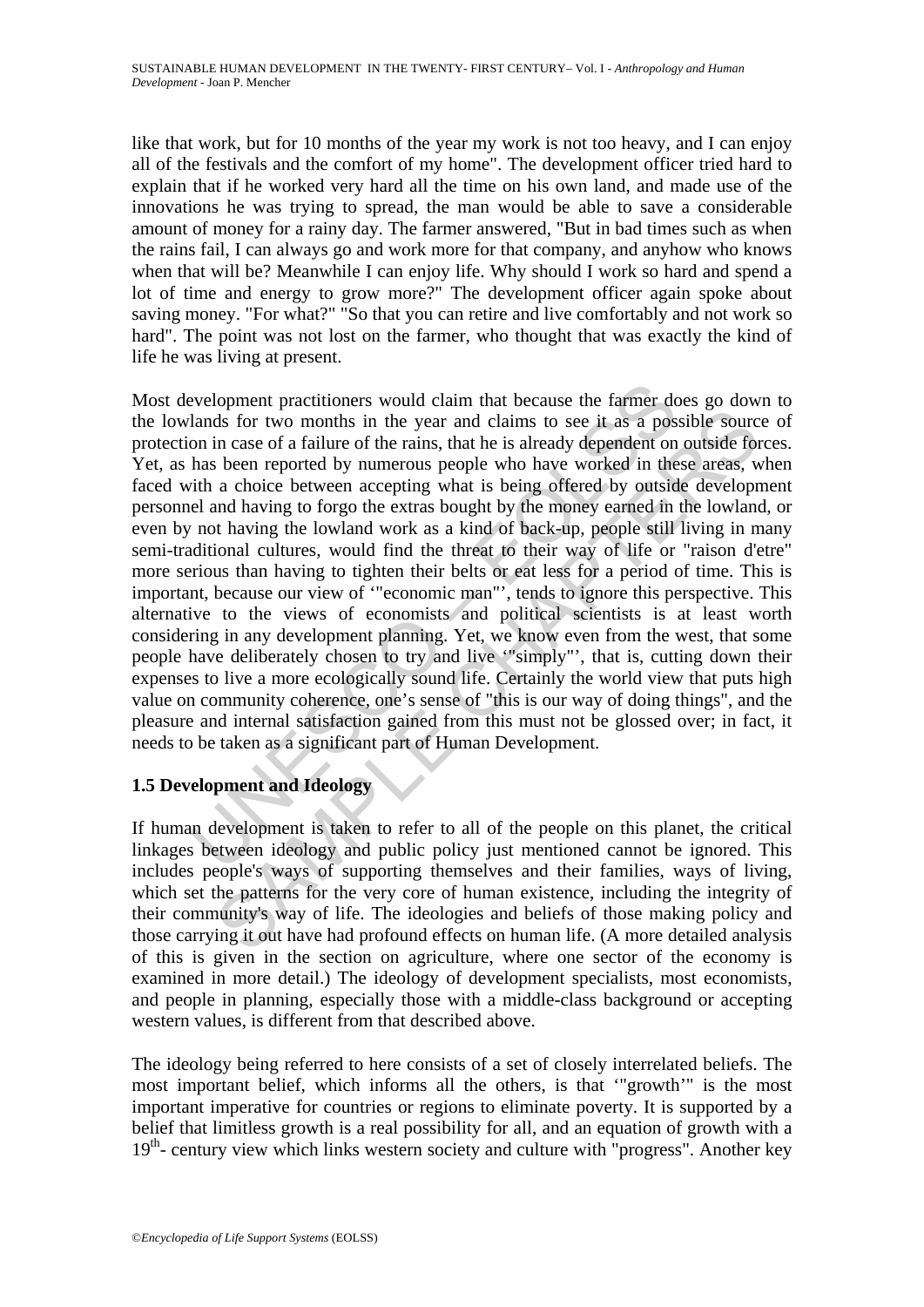belief is that the critical imperative for any country is to maintain international competitiveness, and that the central role of governments should not be to regulate markets but to facilitate, at any cost to their people, the relentless expansion of their economies by removing all barriers to trade and investment. This version of globalization is said to be the only way in which poor countries, or poor segments within countries, can ever improve. There is a belief that international trade can only have positive results for most people, and this belief has been deeply inculcated in the minds of political elites. These beliefs often ignore reality to the extent that they do not acknowledge the existence of poor communities in the West, which suffer from rising unemployment or under- employment, increasing income gaps, and increasing poverty. This orientation ignores the impact of these forces on economically vulnerable families the world over, including most obviously women and children.

above, including most obviously women and ciniuen.<br>
questioned view that globalization is inevitable, and that world tr<br>
world is likely to go, is very deeply rooted in development instited<br>
world. This belief has been exp stioned view that globalization is inevitable, and that world trade is the ord is likely to go, is very deeply rooted in development institutions, every distable in the Unit belieft has been acressed by a number of platmer The unquestioned view that globalization is inevitable, and that world trade is the only way the world is likely to go, is very deeply rooted in development institutions, even in the third world. This belief has been expressed by a number of planners and economists, both in the United States and in India. It has been uncritically accepted into the discourse of economic, political and social discussions at all levels, and serves to disempower vast numbers of people. It is also evidence of an enormous gulf, which divides the vast majority of the people, both in the more "developed" countries and in the third world, from their leaders and those who advise them. This mantra is echoed internationally among the elites making governmental policy in both newly industrializing countries and poor countries. It has been noted that among managers of multinational corporations the main objective has been to create a steady stable growth of 10-15% increase in earnings per share for each and every year, which takes precedence over all human concerns.

There is a deep-seated belief among development specialists that there is one solution to everything, and that temporary problems will eventually right themselves, even though the only examples, which are supposed to prove this, are some Southeast Asian countries, which are again suffering greatly in the early 2lst- century. The believers in the ideology of growth do not ask the question "Whose growth?" Who can possibly gain from these changes? A recent e-mail sent out by Diverse Women for Diversity (an NGO working primarily in India) notes that one of the influential Indian economists, discussing the impact of the removal of import restrictions on Indian producers, said, "The poor can buy Barbie dolls". This was said at a time when the average Indian consumer is struggling to meet basic food needs.

## **1.6 Techniques of Persuasion: Manipulating Minds**

So why have people gone along with this? Why have so many third-world nations accepted these beliefs? There are several factors involved. The first is that, for many third world countries, still recovering from the effects of long- term colonization, it is not always easy to break with the unconscious ways that the colonizers used to separate the elite from everyone else. Second is the increasing importance of techniques to manipulate and manage people's consciousness, which propagate such notions as (1) the myth of individualism; (2) the belief in the '"end of communism or socialism'"; (3) the belief that human nature is fixed and unchanging, and demands a competitive, '"me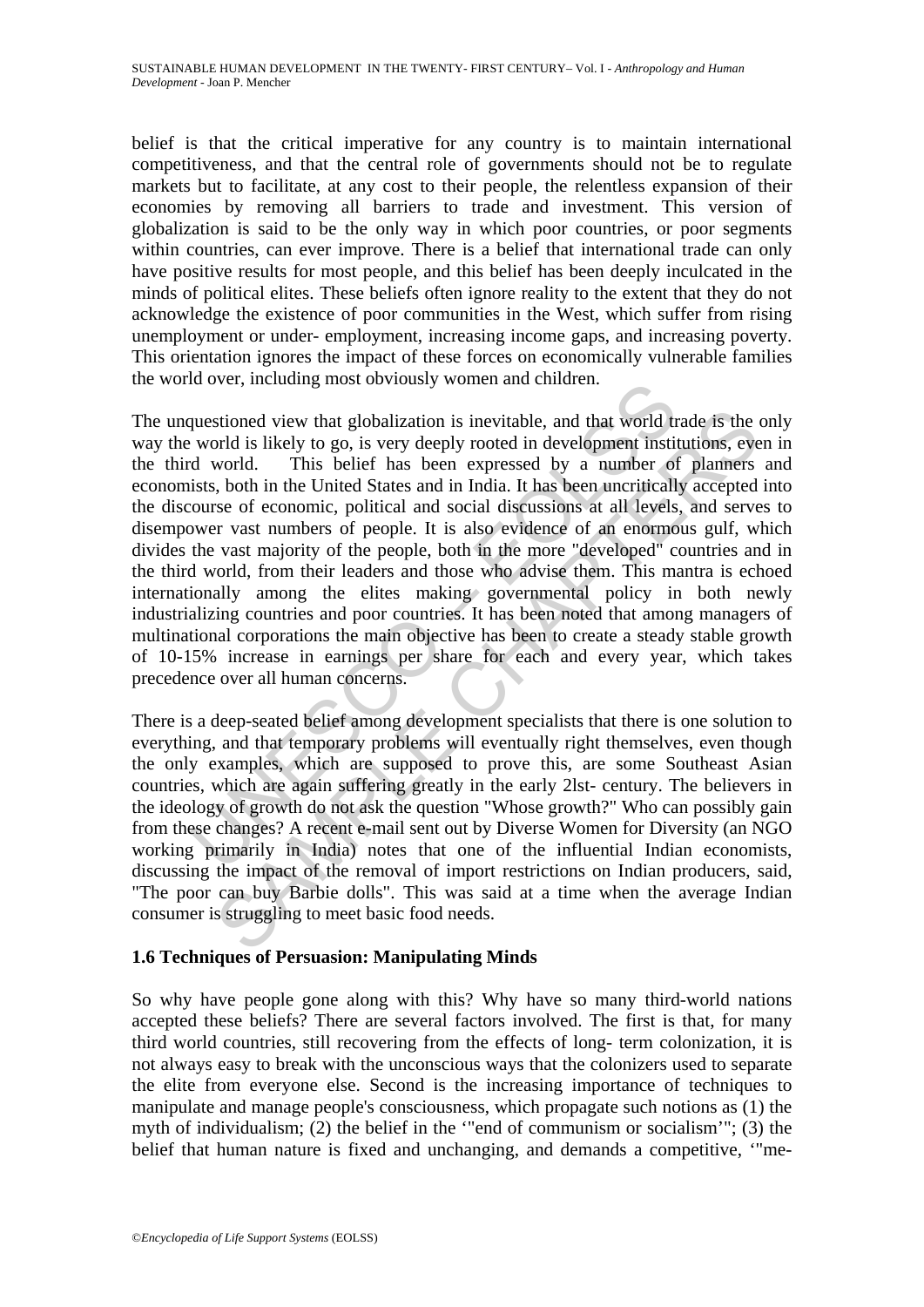first"' orientation; and (4) a very pessimistic appraisal of human potential. From comedies to dramas to news articles that titillate, the mass media world-wide carry the message that everyone is potentially corrupt, that individuals are all basically out for their own material gain, that only saints care about others, that human nature cannot ever change, and that only the personal profit motive can work to get people to work harder or do more. The third factor is the way in which there is a flashing of material goods or commodities so that many people see them as desirable and are not aware of the costs involved.

Information is usually provided to people in fragments, in contexts, which are designed, either to simply entertain, or to confirm already formed opinions and ways of planning for the future. In the developed world, corporate control of the mass media is increasingly held by a few companies, and the push towards privatization is driving the media in the same direction in many third-world countries. The nature of production has changed, and now aims at producing global products, be they automobiles, food items, or news. Its audience is its customer. Political concepts and views, whether in India or the United States or elsewhere, are more and more spread through the media, with simple messages, often less than one minute long. Truth doesn't matter; it all happens in 60-second slots, so there is no time for people to reflect.

ruture. In the teveloped world, colporate count of the rest of the deviation of the rest of the deviation of the rangely held by a few companies, and the push towards privatization is the same direction in many third-world be a sudience is its customer of persons and the model of the model in the model in the model in successive, the same direction in many third-world countries. The nature of production at one and increase is its customer. P Living through times of transition is disturbing for many people. While capital moves and is manipulated in cyber-space, people live in real time. Overwhelming evidence reveals a deeply cynical view that corporations have of ordinary citizens. They assume that the public's own perception of things such as technological risks is only based on emotional factors, not rational factors. Thus corporate leaders and shapers of public information believe that the public is incapable of responsibly deciding for themselves and needs corporate hand-picked experts to make decisions for them. Powerful political domination over the mass media in the United States to a large extent, and elsewhere to some extent, has if anything increased between 2000 and 2006.

The international movement in relation to globalization of goods and services across borders, and people's integration into both the formal and the informal sectors of the labor force, takes many forms throughout the world. While the details of this are outside of the purview of this paper, the example of what happened locally when Senegal was no longer able to export peanuts - formerly its major export crop, - or what is happening to Indian locksmiths in Aligarh in 2001 where cheap Chinese locks are taking over the market, or in the mid- 1980s when the onions grown in the Jaffna peninsula (Sri Lanka) lost out to temporarily lower-priced imports from Europe, must be examined in terms of their human impact, including their potential for exacerbating conflict.

Anthropologists in combination with other social scientists have documented the impact on Human Development of these "development" policies, which are actually designed to reduce social safety nets, and how they have had different consequences depending on a family's class position. Today there are a growing number of people and organizations world-wide examining and critiquing what is happening.

## **1.7 Comparability of Countries**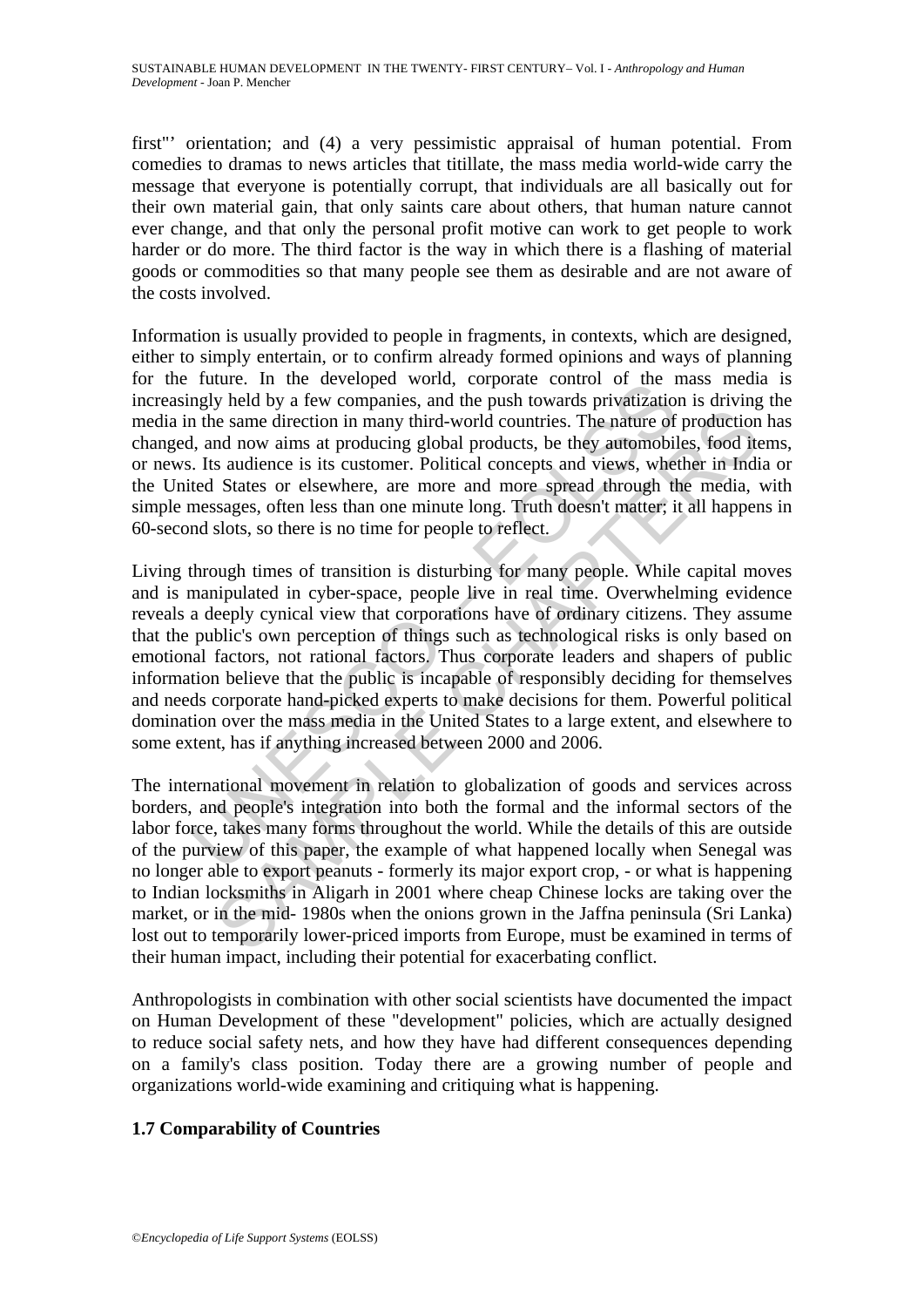Anthropologists using a diachronic as well as synchronic perspective, must pay close attention to where a region is at its so-called starting point. From this perspective it is clearly not useful to compare a country like India with a small Southeast Asian country. Southeast Asian nations had a very different experience of colonialism from India's; they have much smaller populations and less dire poverty. Even China is not comparable to India, for different reasons relating to its history, social structure, revolutionary history, and a totalitarian government, which finds it easy to pay extremely low wages to factory workers.

The properties will economic grown. Thowever, these mass perspective. In the case of Sri Lanka, these changes came about<br>propertied of elected socialist governments, and since the late 1980s witzation and World Bank plus o The state of Sustainable Agriculture. Boulder, The Science of Sustainable and Moral Theorem II and original state the state of Meridian has a direct result of a strong leftist government, which sape the base of Meridian ha Global trends in inequality can only be seen through specific lenses. Interestingly, the decrease in the child death rate and increase in life expectancy found in Sri Lanka and Kerala did not correlate with economic growth. However, these must be seen in a specific perspective. In the case of Sri Lanka, these changes came about during a fairly long period of elected socialist governments, and since the late 1980s with the increase in privatization and World Bank plus other western loans, the quality of health care and rural education has again sunk to lower levels. In the case of Kerala, again the better health care was a direct result of a strong leftist government, which supported rural clinics. This is again decreasing as privatization of health care is starting to emerge.

# TO ACCESS ALL THE **26 PAGES** OF THIS CHAPTER, Visit: http://www.eolss.net/Eolss-sampleAllChapter.aspx

#### **Bibliography**

- - -

Altieri, Miguel A. 1995. *Agroecology: The Science of Sustainable Agriculture*. Boulder, CO: Westview (433pp) [Comprehensive text on principles and practices of sustainable agriculture.]

Altieri, Miguel A. 2000a. A New Food Movement Comes of Age in Seattle. In *Globalize This! The Battle Against the World Trade Organization and Corporate Rule*. Kevin Danaher and

Roger Burbach, Eds. Monroe, ME: Common Courage Press. 135-140 (218pp) [Response to globalization issues with educational and organizing for citizenry in mind.]

Blim, Michael. 1998. Some Requirements for a Progressive 21st Century Anthropology. *Critique of Anthropology* 18(3):79-93 [An interesting discussion of the ways in which anthropology can be useful to alternative development paradigms.]

Brosius, Peter J. 1999. Analyses and Interventions: Anthropological Engagements with Environmentalism. *Current Anthropology* 40(3):277-309 [Specific examples of how anthropology and environmental issues can work together in a given locality.] *Economic and Political Weekly*, April 22, 2006 Vol. XLI, No. 16, special section "Suicides by Farmers"

Goldschmidt, Walter. 1978 (1947). *As You Sow: Three Studies in the Social Consequences of Agribusiness*. Montclair, NJ:Allanheld, Osmun and Co (505pp) [A classic]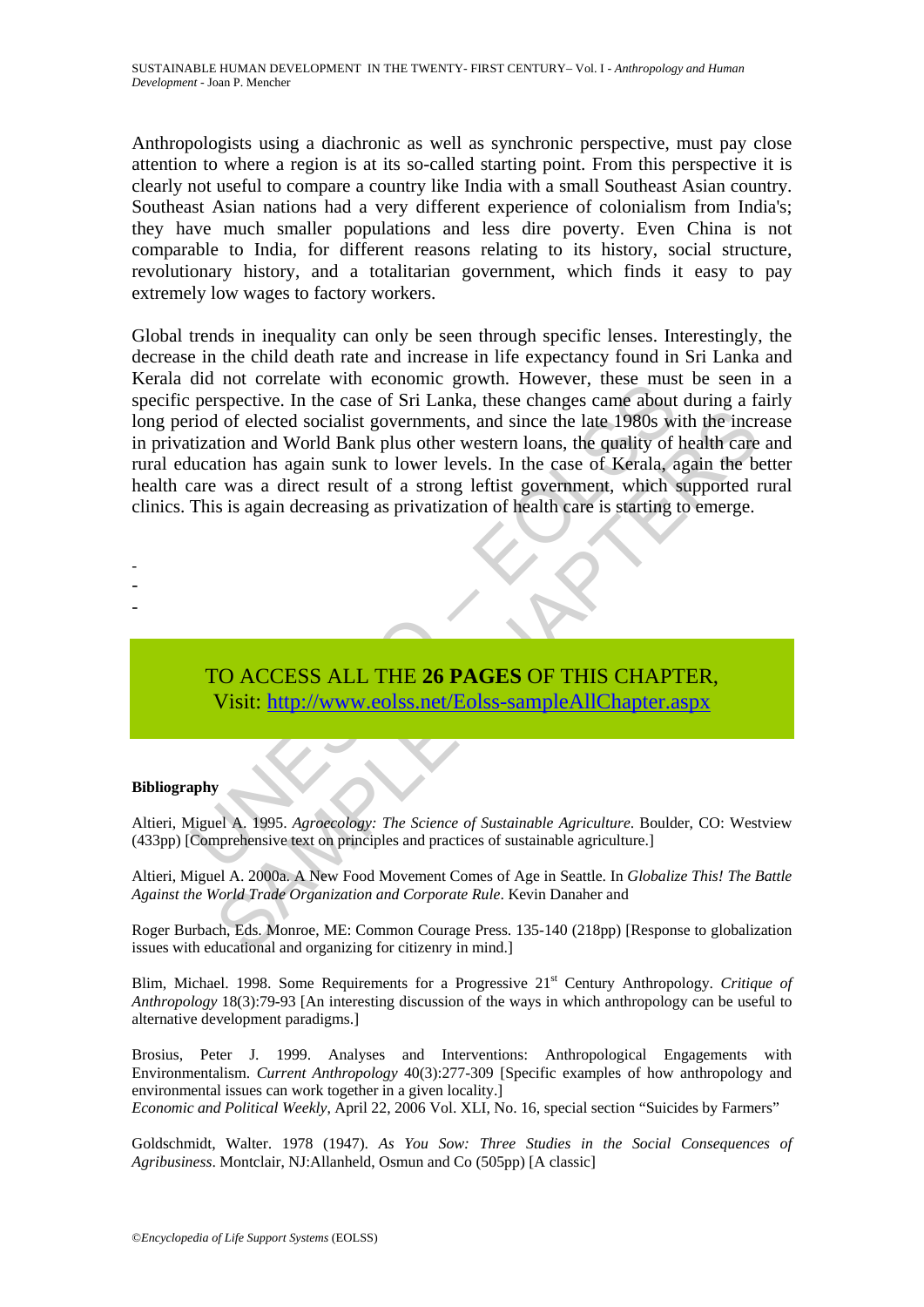Goldschmidt, Walter. 2001. Jim Braun and Public Anthropology. *Anthropology News* 42(3):5 [Comments about anthropology and public policy.]

Goldsmith, James. 1996. The Winners and the Losers. In *The Case Against the Global Economy: And For a Return to the Local*. J Mander and E Goldsmith, Eds. San Francisco: Sierra Club Books [Analysis of globalization and its consequences.]

Halweil, Brian "Eating at Home" in *ODE April 22-28 2006.*

Hines, Colin. 2001. The New Protectionism: How Can We Move Closer to Relocalisation? *The Ecologist* 31(2):44-45 [Brief discussion of relocalization in the context of economics and the environment.]

Holt-Gimenez, Eric *Campesino a Campesino* 2006 Food First Books, Oakland Ca., International Rice Research Institute (IRRI). 2000-2001. A Clean and Simple Success Story. *IRRI Annual Report 2000- 2001*, p26 [Brief description of the positive effects of interplanting in agriculture.]

Lobe, Jim. 2001. Learn From Cuba, Says World Bank. electronic document <http://www.50years.org> May 1 (4pp) [Remarks by World Bank president extolling Cuba in providing for social welfare for its people.]

Mohanakumar, S. "Analysis of farmer suicides in Kerala" in Economic and Political Weekly Vol XLI No. 16, April 22, 2006 pp. 1553-1558.

n. 2001. Learn From Cuba, Says World Bank. electronic document shttp://vpp) [Remarks by World Bank president extolling Cuba in providing for soc<br>umar, S. "Analysis of farmer suicides in Kerala" in Economic and Political<br>pr [Remarks by World Bank president extolling Cuba in providing tor social wellare 1<br>
ar, S. "Analysis of farmer suicides in Kerala" in Economic and Political Weekly Vol<br>
22, 2006 pp. 1553-1558.<br>
Vina, Lotika Sarker and S P Mazumdar, Vina, Lotika Sarker and S P Sathe. 2000. Human Rights and Human Development: India, Background Papers. *UNDP Human Development Report*. electronic document <http://www.undp.org/hdro/indiapaper/pdf> (135pp) [Report on human development in India from the point of view of its social system and laws. This report focuses particularly on the effects of social policy on women.]

Mencher, Joan P and Martha Duenas Loza. 1997. The Killing Fields: Impact of Pesticides and Chemical Fertilizers Residue in Food Production in India. *INSTRAW News* 26:34-40 [Discussion of pesticide and chemical fertilizer use on food production in South India.]

Mencher, Joan P. 1978. Why Grow More Food: An Analysis of Some of the Contradictions in the 'Green Revolution' in Kerala. *Economic and Political Weekly* A98-A104 [Explores data from two Kerala ricegrowing regions and examines social relations and food production. Shows that you can still have serious malnutrition and hunger, even if the shops are overflowing with food.]

Mencher, Joan P. 2001. The United States, India and Genetically Modified Foods. Medical *Anthropology Quarterly* 15(1):12-14 [Remarks about awareness in the US and India of genetically modified foods and relationship to food and the environment.]

Mencher, Joan "Sustainable Agriculture – Sustainable Communities: Some South Inian Start-ups" powerpoint presentation at The Society for Applied Anthropology, Vancouver, BC March31-April4 2006

Mencher, Joan "Agriculture and Human Survival" (Based on work in India) Short presentation following talk by Magdoff at CUNY. May 2005

Mencher, Joan NGOs and the Conservation of Traditional seeds in India: Some Examples presented at Society for Applied Anthropology, Santa Fe March-April 2005 Mencher, Joan "Women, Seeds and Weeds: Labor Intensive, eco-sensitive, traditional and modern agriculture versus Monsanto. Presented at American Anthropological Assn.

Meeting in December 2004.

Mencher, Joan "NGO's and the Conservation of traditional seeds in India: Some Examples" presented at society for Applied Anthropology March-April 2004

Mencher, Joan " Development for Whom? A discussion based on research in 2002-3 presented at India International Centre, New Delhi April 2, 2003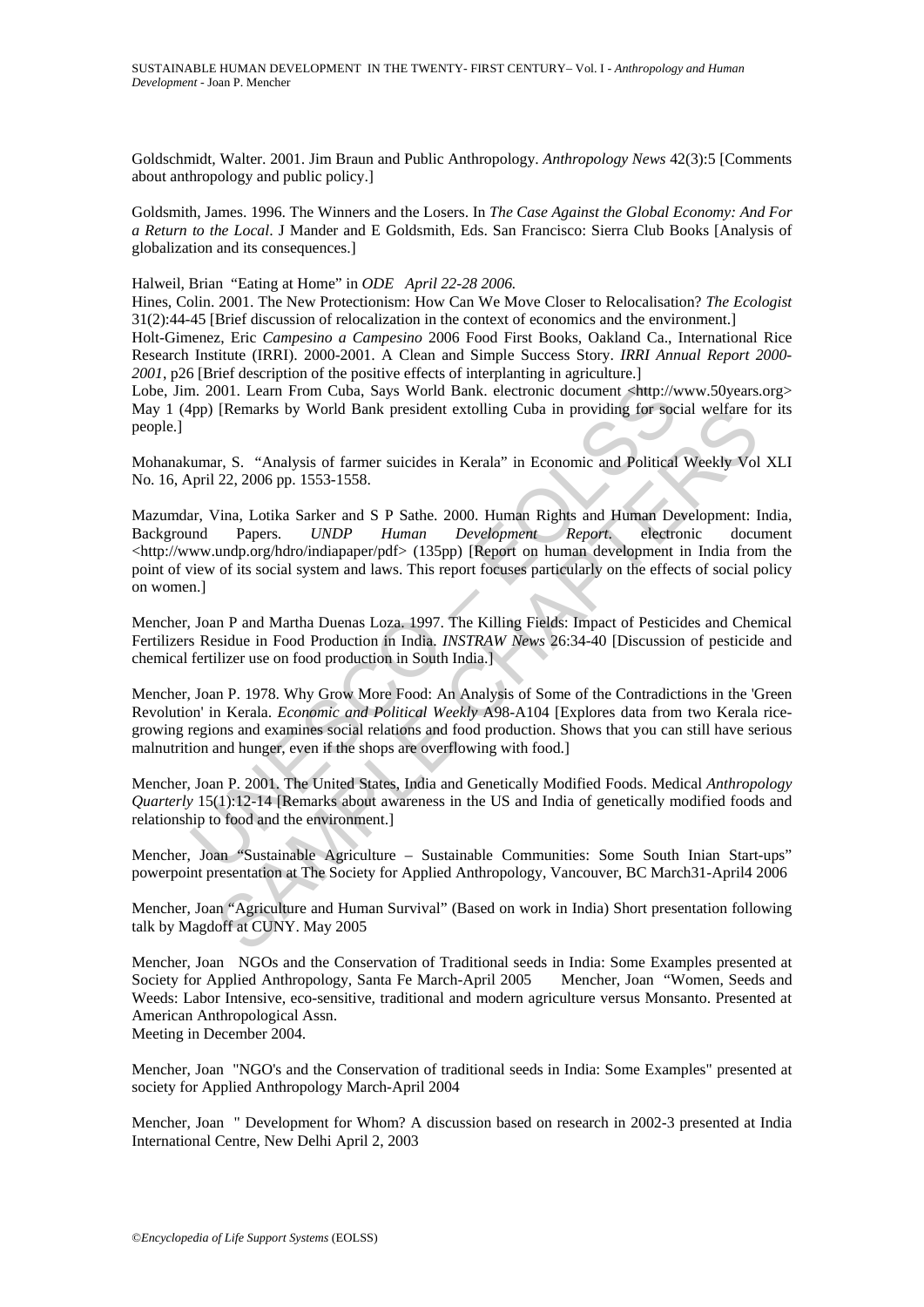Mencher, Joan :Alternative Patterns of Globalization and Family Farming" talk presented at the Institute for Social and Economic Change, Bangalore, India. February 2003

Moles, J A. 1999. *In Pursuit of Sustainability: The NeoSynthesis Research Centre, the Protection of Life, Family Well-Being, Biodiversity, Analog Forestry, and Environmental Rehabilitation*. Presented at Society of Applied Anthropology Meeting, April 21, Tucson, AZ [The analysis and documentation of a combined anthropological and agroforestry project in highland Sri Lanka working with the local people as experts.]

Nash, J. 2000. Exodus From Communities and the Genesis of Indigenous Culture in National Spaces. In *Contesting Visions of Globalization: Neoliberalism and the Mayan Struggle for Autonomy*. New York: Routledge [An anthropological study of what is happening in Ciapas, Mexico among those displaced by government, including analysis of effect of environment and socio-economic life.]

Okongwu, Anne F and Joan P Mencher. 2000. The Anthropology of Public Policy: Shifting Terrains. *Annual Reviews: Anthropology* 29:107-124 [Focus on ways anthropology has contributes to social policy research, practice and advocacy in international context.]

1, Anne F and Joan P Mencher. 2000. The Anthropology of Public Policy: *eviews: Anthropology* 29:107-124 [Focus on ways anthropology has contribut practice and advocacy in international context.]<br>
ter A and Behjat Hojjati. Oram, Peter A and Behjat Hojjati. 1995. The Growth Potential of Existing Agricultural Technology. In *Population and Food in the Early Twentieth-First Century*. Nurul Islam, ed. Washington, DC: International Food Policy Research Institute. 167-189 [Analysis of agricultural technology and projected food needs.]

Sale, Kirkpatrick. 2000. *Dwellers in the Land: The Bioregional Vision*. Athens, GA: University of Georgia Press (248pp) [A detailed discussion of relocalization concept.]

Sale, Kirkpatrick. 2001. There's No Place Like Home.... *The Ecologist* 31(2):41-43 [A brief discussion of relocalization concept.]

Saran, Rohit et al. 2001. The rot in farming spreads as farmers can't sell foodgrains. *India Today International*. March 5:18-27 [Report on farmers' problems in India.]

Shiva, Vandana. 1997. *Biopiracy: The Plunder of Nature and Knowledge*. Boston: South End Press (204pp) [Discussion of entire issue of intellectual property and patenting by MNCs from point of view of indigenous peoples, especially in India.]

Shiva, Vandana. 2000. Globalization and Poverty. *Resurgence*, issue 202, electronic document <http://www.gn.apc.org/resurgence/issues/shiva202.htm> (9pp) [Examination of the effect of corporatized agriculture on farming community in India.]

Was: Anthropology 29:10/-124 [Focus on ways anthropology has contributes to social p<br>ticke and advocacy in international context.]<br>A and Behiat Hojiati. 1995. The Growth Potential of Existing Agricultural Technology<br>and Fo Shiva, Vandana. 2001. Small-Scale Farming: A Global Perspective. *The Ecologist* 30(4):36-37 Spencer, Charles S. 2000. Food Scarcity, Rural Poverty, and Agricultural Development in Latin America: Issues and Evidence. *Culture and Agriculture* 22(3):1-14 [Case study of agricultural development and the problem of food scarcity.]

Stauber, John and Sheldon Rampton. 1995. *Toxic Sludge Is Good For You!: Lies, Damn Lies and the Public Relations Industry*. Monroe, ME: Common Courage Press (236pp) [Examination of the public relations industry and environmental campaigns.]

Tabb, William K. 2001. *The Amoral Elephant: Globalization and the Struggle for Social Justice in the Twenty-First Century*. New York: Monthly Review Press (224pp) [Provides background and analysis for any serious discussion of alternative economic paths.]

Van Esterik, Penny. 1999. Right to Food; Right to Feed; Right to be Fed: The Intersection of Women's Rights and the Right to Food. *Agriculture and Human Values* 16(2):225-232 [Examination of women, women's rights and food.]

Watkins, Kevin. 1997. Globalisation and Liberalisation: Implications for Poverty Distribution and